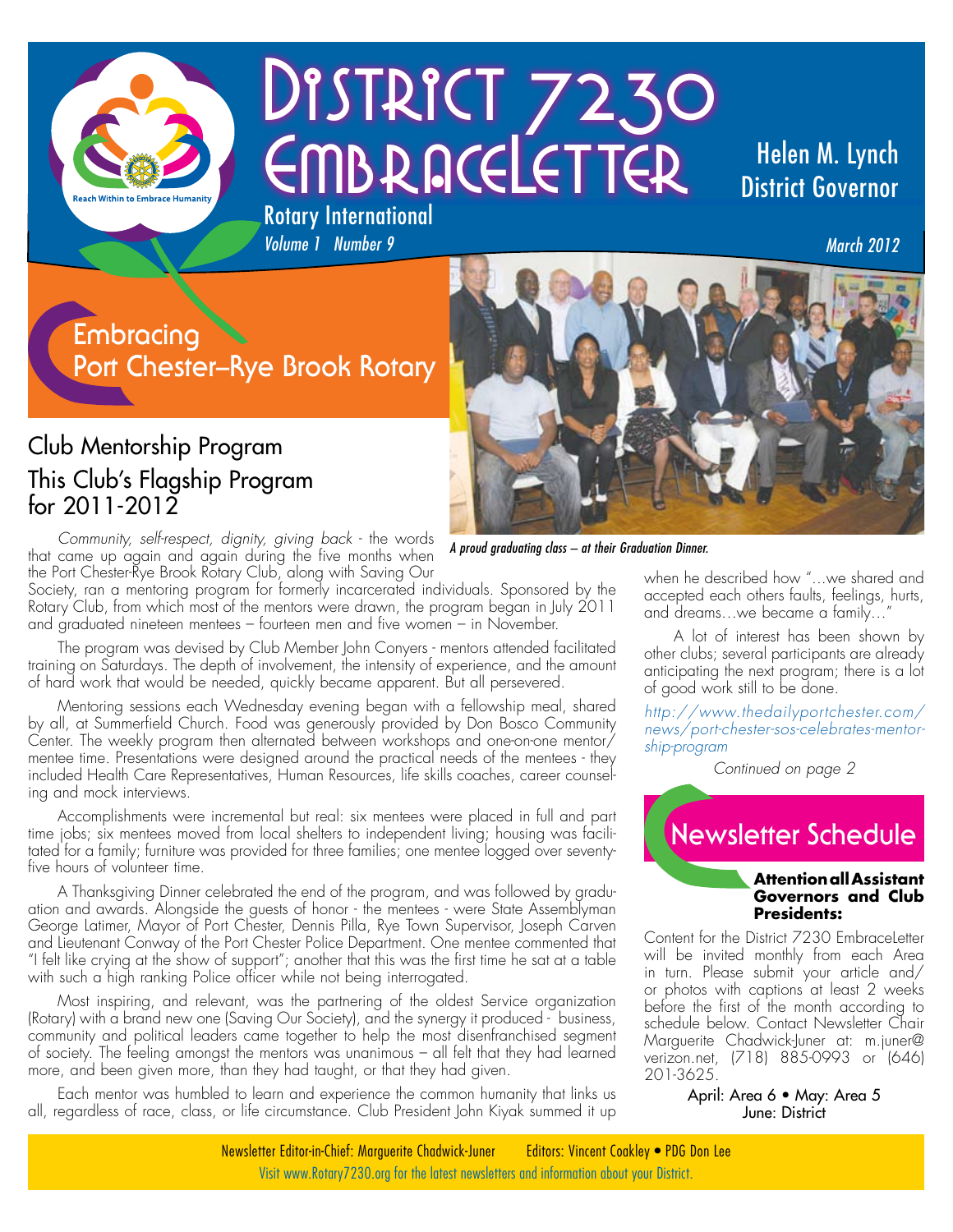## **Embracing Port Chester–Rye Brook Rotary Continued**

Four Holiday Traditions for Port Chester-Rye Brook Rotary Club

This Year, Each Had Its Own Slant:



*PCRB Rotary has a long tradition of ringing the bell for the Salvation Army, for a day, at the Holidays - this year, at the suggestion of new Rotarian Michael Goldstein, members rang the bell on two Saturdays in December. Salvation Army Captain Noel Rodriguez is a Rotarian. Michael, and Sal Feranga* 



*Annual visit to Port Chester Nursing Home. Lillian Teska, Director of Rehabilitation at the Nursing Home, became a Rotarian last year* 



*Hundreds of bags of food are collected at local supermarkets for Hope House in Port Chester. Anna Kobelka, Director of Hope House, is a Rotarian.*



*Scaled-back Holiday Party, with proceeds - \$941.00 – going to EREY. During the party, new members, Claudia Oliva and Michael Goldstein, were inducted into the club.*

#### Four Initiatives Toward International Understanding



*PCRB Rotary is proud to sponsor Veronica Medina as a Team Member of this year's GSE program to Bari, Italy. Veronica's passions are teaching, food, and the link between food and farming. Per Rotary tradition, she will carry several of the club's banners to exchange for those of the Italian clubs she'll visit this May* 



Beidh ol, Cool, fool agus craic, air a Port Chester-Rye Brook Rotary Club **Saint Patrick's Day Party 2011** 

.<br>Thursday, March 15th, 2011 at 6:00 pm.<br>pacabana—29 North Main Street, Port Chest

6:00 pm cocktabls: 7:30 pm dinner<br>\$65.00 per person in advance: \$75.00 at the door<br>w-mchules full hanguet, wine list, entertationent,

rasp Vinny carracorpii optonline.net; John (914) 939-2867



*Plans are in place to connect a school in Quetzaltenango, Guatemala (shown), with one in Rye, by video, this Spring. Curriculum for the video-exchange is provided by Jack Zaccara of One World. Jack is a PCRB Rotary member.* 



*PCRB Rotary Club will continue its tradition of celebrating Saint Patrick's Day in true International Style – this year on Thursday March 15th. Please respond early to attend what has fast become a District Tradition* 



*Port Chester Soccer Club held their 7th Independence Cup Soccer Tournament in September. This year, PCRB Rotary was sponsor and played host to underage teams form Colombia and Peru. Continued on page 3*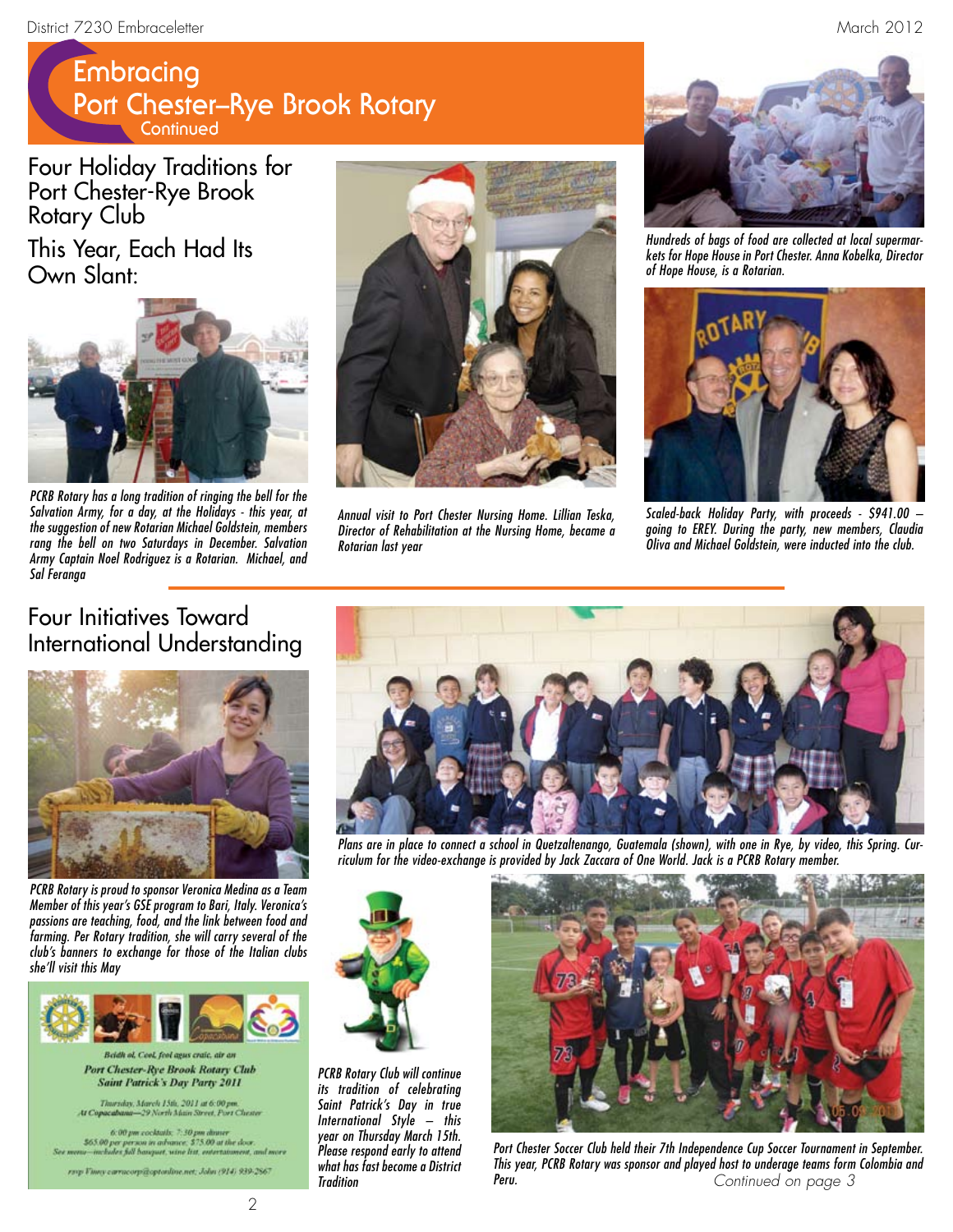# **Embracing Port Chester–Rye Brook Rotary**

**Continued**

#### ...And More In The **Community**



*Each year, with proceeds from their Annual Raffle, PCRB Rotary provides Scholarships to several local High School Students to help enable them to further their studies. Each receives \$6,000, spread over four years. And they all come back to visit!*



*Saturday, October 15th was "Make a Difference Day" - Members of Port Chester Rye Brook Rotary Club got together with Saving our Society and volunteers from the Rye Town Hilton – where Rotarian Jeremy Morris is the front desk manager – to make a difference. Together they painted five rooms at Summerfield church to say thank you – which hosted the Mentorship program.* 

### Connect To Stories In The News About PCRB Rotary Club

There are nine links as follows:

*Port Chester SOS 'Celebrates' Mentorship Program From Incarceration to Employment in Port Chester Port Chester-Rye Brook Rotary Inducts Two at Holiday Party PC/Rye Brook Rotary Club Serving Up Change Port Chester - Rye Brook Rotary Makes a Difference*

Video: *http://www.youtube.com/watch?v=eqwuCcy0Cks*



Fundraiser for Japan: *http://soundshore.lohudblogs.com/2011/04/06/port-chester-rotary-club-to-hold-fundraiser-for-japan/* Workman's Comp Lecture: *http://www.friedlandergroup.com/news/port-chester-rotar.pdf* About us: *http://portchesterryebrookrotary.giving.officelive.com/aboutus.aspx*

## **Important Dates**

#### **2012**

## **Embracing Larchmont Rotary**

The Rotary Club on Larchmont has devoted it's fund raising efforts towards the End Polio Now challenge. A total of over \$ 6,500 has been raised by events featuring Broadway stars,and comics as well as high profile Rotarian speakers. The club directed all "Happy Bucks'' to this endeavor. Since this club goal has been met , The Lungevity Foundation will now be the recipient of the RCL April 29th fund raiser. This Foundation is a non profit organization studying the causes of lung cancer in non smokers.